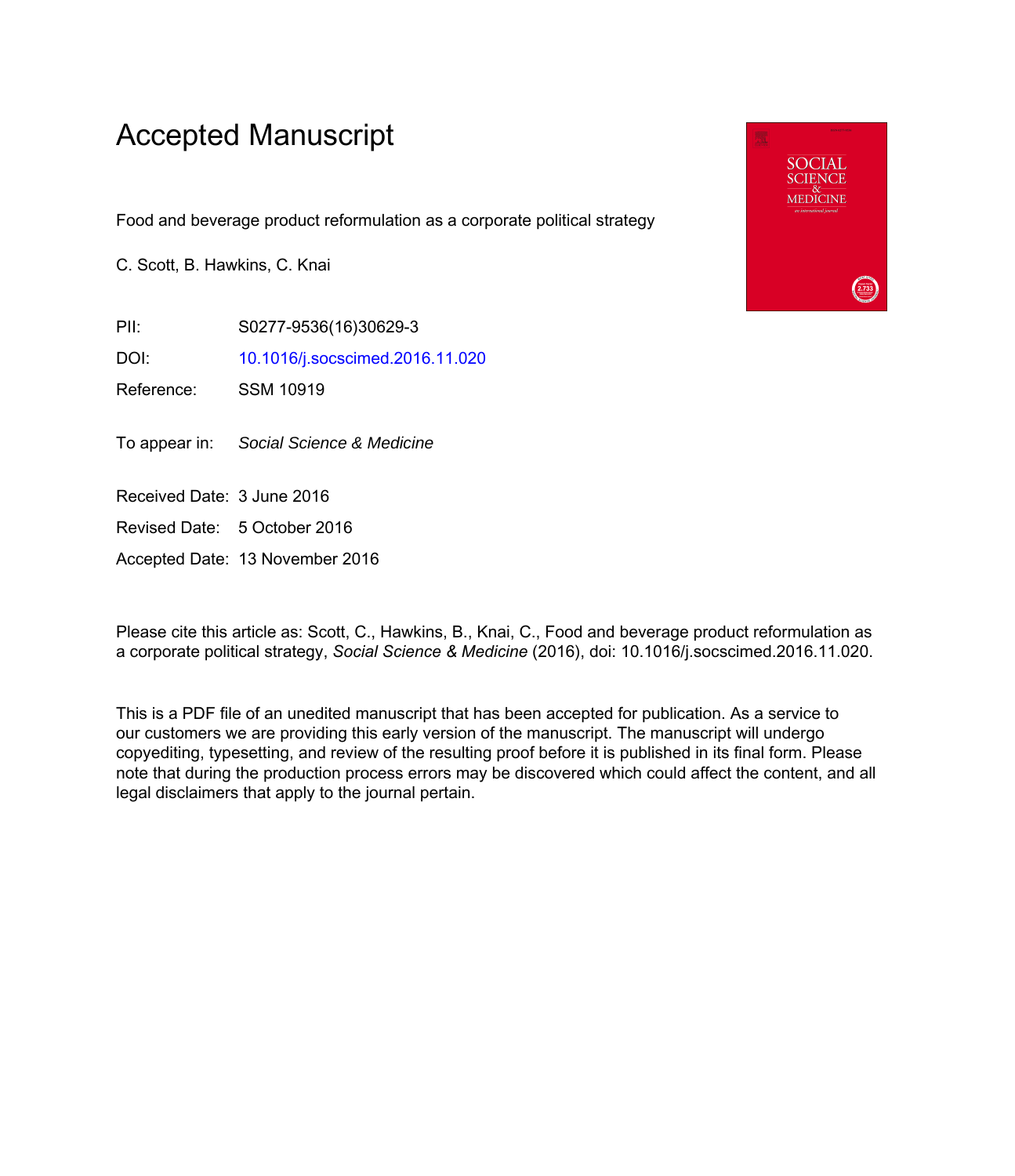## FOOD AND BEVERAGE PRODUCT REFORMULATION AS A CORPORATE POLITICAL STRATEGY

Scott C<sup>1,2</sup>, Hawkins B<sup>1</sup>, Knai C<sup>1</sup>

<sup>1</sup> Faculty of Public Health and Policy, London School of Hygiene & Tropical Medicine, 15-17 Tavistock Place, WC1H 9SH, London, UK

<sup>2</sup> Courtney.Scott@lshtm.ac.uk

## **Acknowledgements**

V of Public Health and Policy, London School of Hygiene & Tropical Medicine, 15-17 Tayistock<br>VCIH 9SH, London, UK<br>Pey.Scott@lshtm.ac.uk<br>Rey.Scott@lshtm.ac.uk<br>Rey.Scott@lshtm.ac.uk<br>Rey.Scott@lshtm.ac.uk<br>Rey.Scott@lshtm.ac.u Dr. Hawkins' time in supporting this project and writing this paper was partially supported by the National Cancer Institute of the National Institutes of Health under award number R01CA091021. The content is solely the responsibility of the authors and does not necessarily represent the official views of the National Institutes of Health.